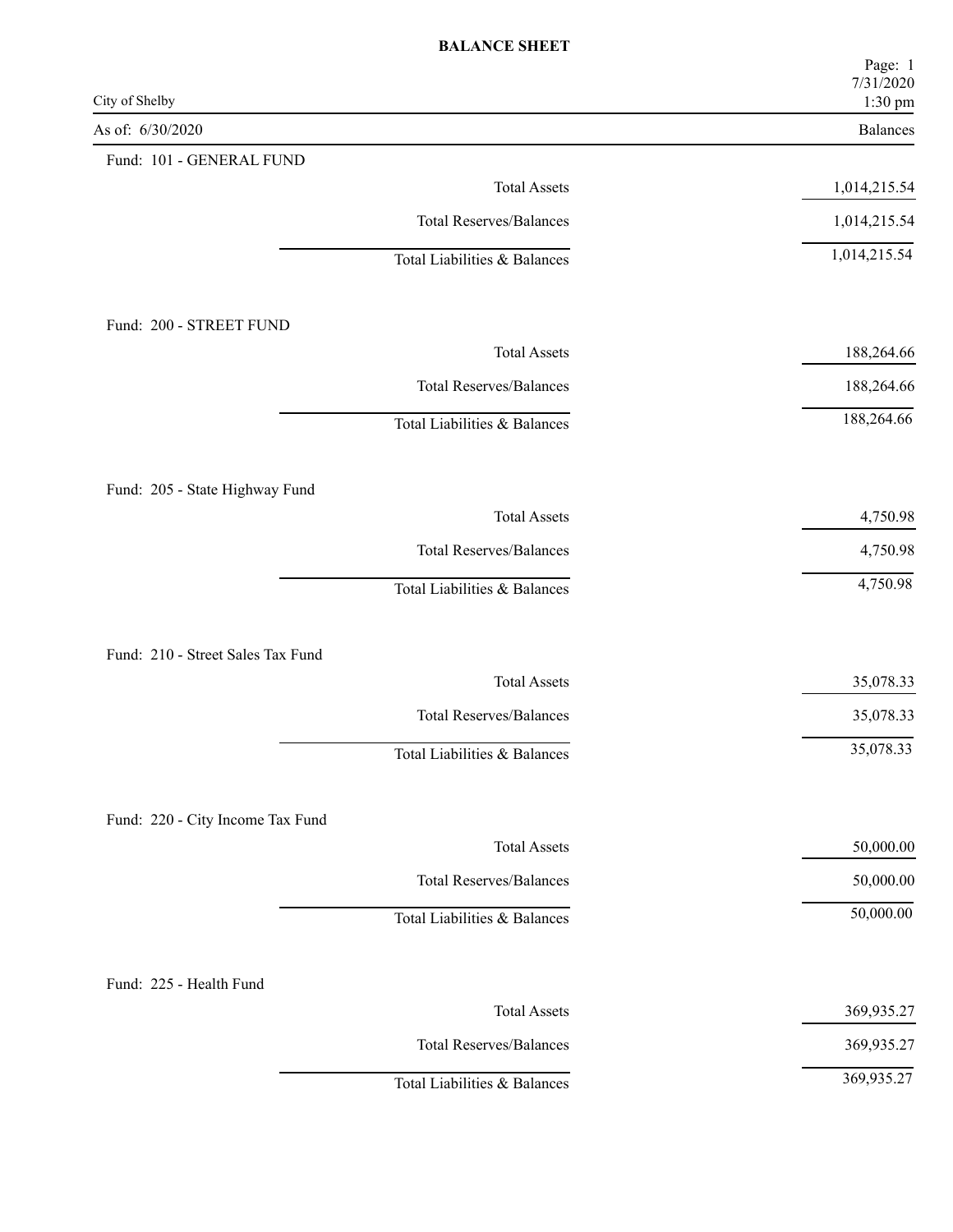| City of Shelby                            | Page: 2<br>7/31/2020<br>1:30 pm |
|-------------------------------------------|---------------------------------|
| As of: 6/30/2020                          | Balances                        |
| Fund: 230 - Park Fund                     |                                 |
| <b>Total Assets</b>                       | 126,628.62                      |
| <b>Total Liabilities</b>                  | $-0.01$                         |
| <b>Total Reserves/Balances</b>            | 126,628.63                      |
| Total Liabilities & Balances              | 126,628.62                      |
| Fund: 232 - Rehab Escrow Fund (HOME/CDBG) |                                 |
| <b>Total Assets</b>                       | 18,689.59                       |
| <b>Total Reserves/Balances</b>            | 18,689.59                       |
| Total Liabilities & Balances              | 18,689.59                       |
| Fund: 233 - Court Probation Fund          |                                 |
| <b>Total Assets</b>                       | 31,227.17                       |
| <b>Total Reserves/Balances</b>            | 31,227.17                       |
| Total Liabilities & Balances              | 31,227.17                       |
| Fund: 234 - BMV Reimbursement Fund        |                                 |
| <b>Total Assets</b>                       | 10,845.00                       |
| <b>Total Reserves/Balances</b>            | 10,845.00                       |
| Total Liabilities & Balances              | 10,845.00                       |
| Fund: 235 - Law Enforcement Trust Fund    |                                 |
| <b>Total Assets</b>                       | 15,525.22                       |
| <b>Total Reserves/Balances</b>            | 15,525.22                       |
| Total Liabilities & Balances              | 15,525.22                       |
| Fund: 236 - Court I D A T Fund            |                                 |
| <b>Total Assets</b>                       | 32,510.69                       |
| <b>Total Reserves/Balances</b>            | 32,510.69                       |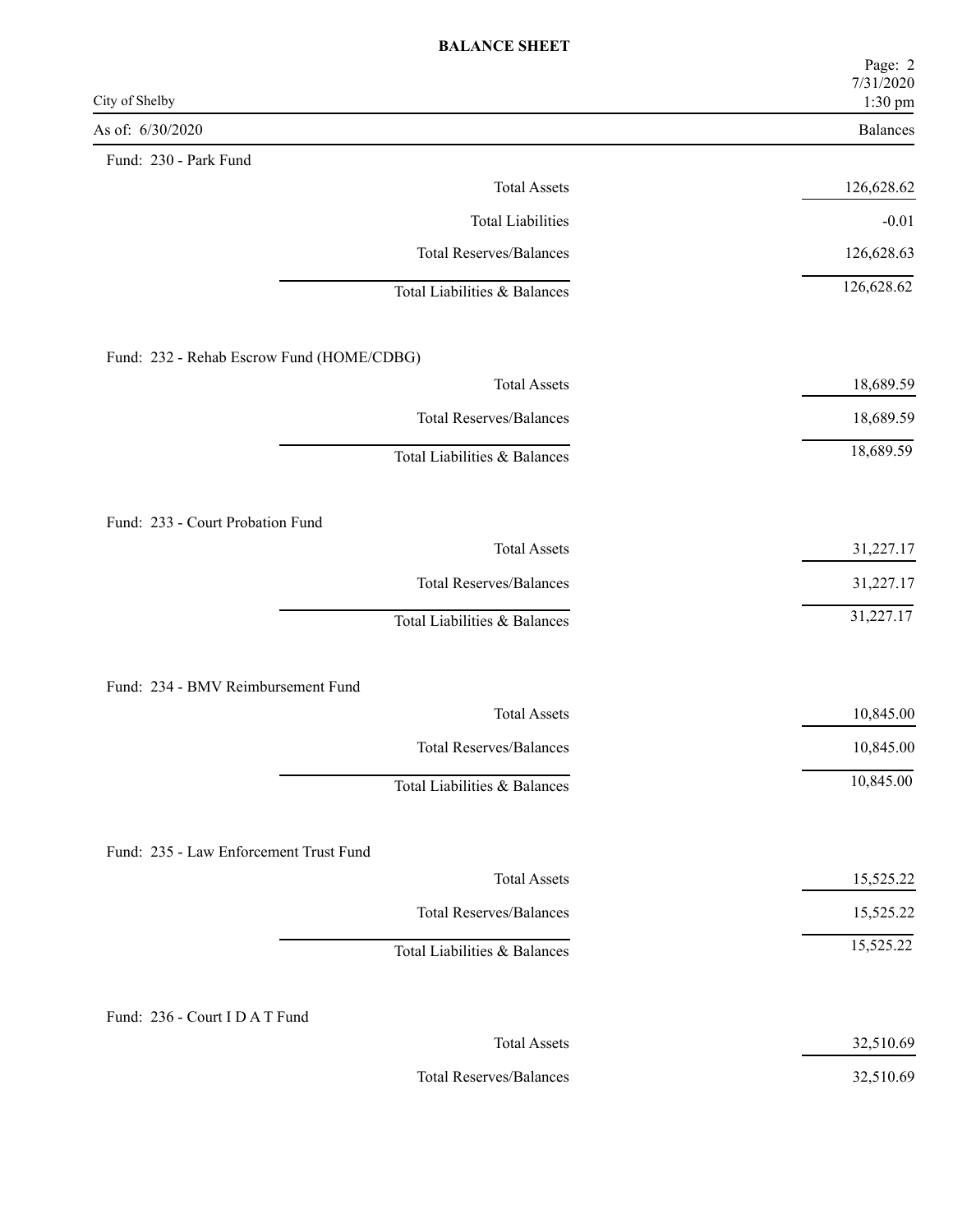| City of Shelby                          | Page: 3<br>7/31/2020<br>1:30 pm |
|-----------------------------------------|---------------------------------|
| As of: 6/30/2020                        | Balances                        |
| Total Liabilities & Balances            | 32,510.69                       |
| Fund: 237 - Court Enforce. & Educ. Fund |                                 |
| <b>Total Assets</b>                     | 16,923.71                       |
| <b>Total Reserves/Balances</b>          | 16,923.71                       |
| Total Liabilities & Balances            | 16,923.71                       |
| Fund: 238 - DARE Fund                   |                                 |
| <b>Total Assets</b>                     | 1,658.78                        |
| <b>Total Reserves/Balances</b>          | 1,658.78                        |
| Total Liabilities & Balances            | 1,658.78                        |
| Fund: 239 - Court Computer Fund         |                                 |
| <b>Total Assets</b>                     | 26,377.14                       |
| <b>Total Reserves/Balances</b>          | 26,377.14                       |
| Total Liabilities & Balances            | 26,377.14                       |
| Fund: 240 - Unclaimed Monies Fund       |                                 |
| <b>Total Assets</b>                     | 2,856.18                        |
| <b>Total Reserves/Balances</b>          | 2,856.18                        |
| Total Liabilities & Balances            | 2,856.18                        |
| Fund: 241 - Police Computer Fund        |                                 |
| <b>Total Assets</b>                     | 6,732.77                        |
| <b>Total Reserves/Balances</b>          | 6,732.77                        |
| Total Liabilities & Balances            | 6,732.77                        |
| Fund: 242 - Court IDAM Fund             |                                 |
| <b>Total Assets</b>                     | 45,208.46                       |
|                                         |                                 |

Total Reserves/Balances 45,208.46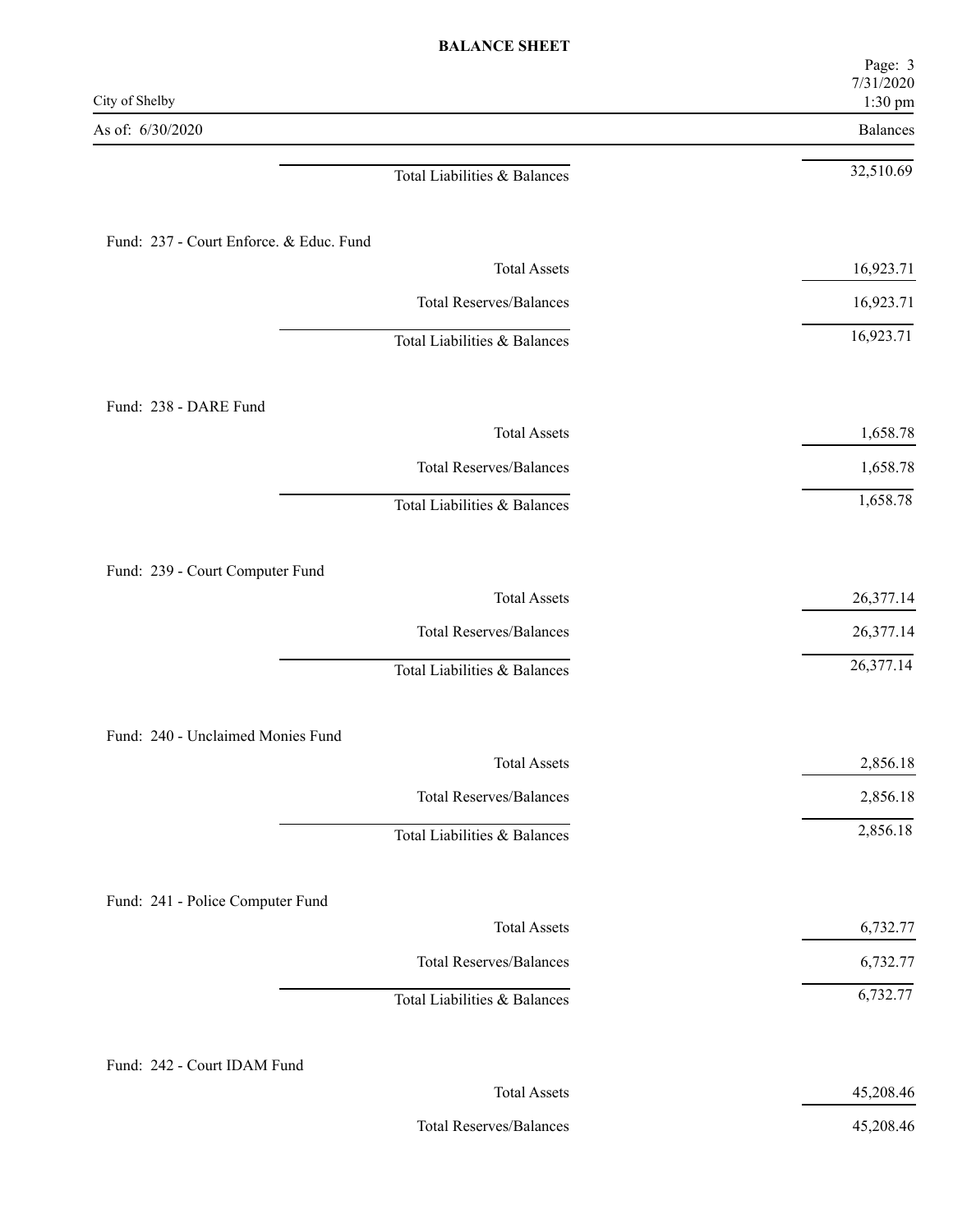| <b>BALANCE SHEET</b>                                            |                      |
|-----------------------------------------------------------------|----------------------|
|                                                                 | Page: 4<br>7/31/2020 |
| City of Shelby                                                  | 1:30 pm              |
| As of: 6/30/2020                                                | Balances             |
| Total Liabilities & Balances                                    | 45,208.46            |
|                                                                 |                      |
| Fund: 251 - Home Program Fund                                   |                      |
| <b>Total Assets</b>                                             | 725.00               |
| <b>Total Reserves/Balances</b>                                  | 725.00               |
| Total Liabilities & Balances                                    | 725.00               |
|                                                                 |                      |
| Fund: 253 - Fire Damage Fund                                    |                      |
| <b>Total Reserves/Balances</b>                                  | $0.00\,$             |
| Total Liabilities & Balances                                    | $0.00\,$             |
|                                                                 |                      |
| Fund: 275 - Special Bond Retirement Fund<br><b>Total Assets</b> | 253,100.69           |
| <b>Total Reserves/Balances</b>                                  | 253,100.69           |
| Total Liabilities & Balances                                    | 253,100.69           |
|                                                                 |                      |
| Fund: 300 - Capital Improvement Fund                            |                      |
| <b>Total Assets</b>                                             | 182,057.69           |
| <b>Total Liabilities</b>                                        | $-0.01$              |
| <b>Total Reserves/Balances</b>                                  | 182,057.70           |
| Total Liabilities & Balances                                    | 182,057.69           |
|                                                                 |                      |
| Fund: 304 - Court Capital Improvement Fund                      |                      |
| <b>Total Assets</b>                                             | 72,218.17            |
| <b>Total Reserves/Balances</b>                                  | 72,218.17            |
| Total Liabilities & Balances                                    | 72,218.17            |
|                                                                 |                      |
| Fund: 352 - Sidewalk Fund<br><b>Total Assets</b>                |                      |
|                                                                 | 36,022.30            |
| <b>Total Reserves/Balances</b>                                  | 36,022.30            |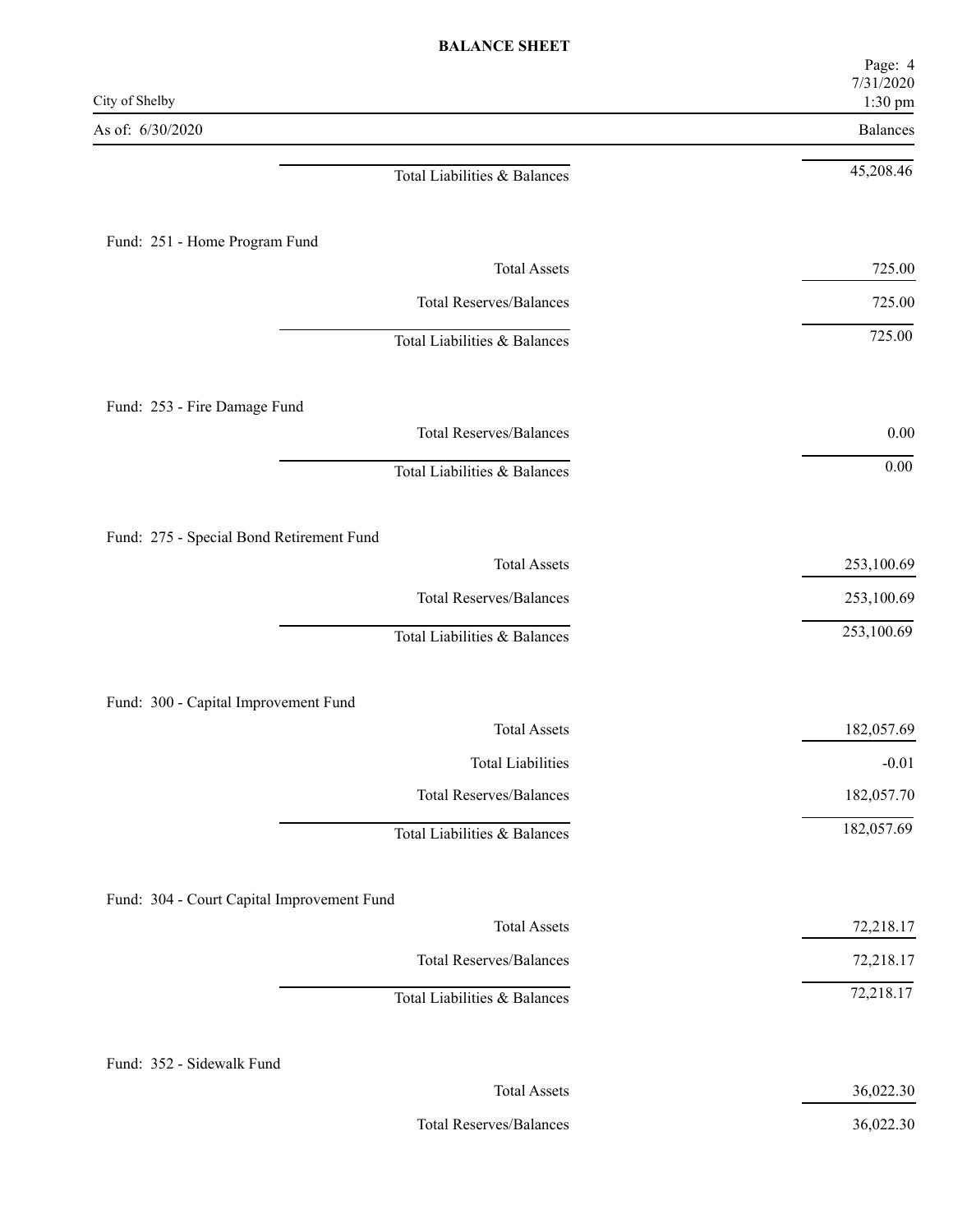| City of Shelby                                            | Page: 5<br>7/31/2020<br>1:30 pm |
|-----------------------------------------------------------|---------------------------------|
| As of: 6/30/2020                                          | Balances                        |
| Total Liabilities & Balances                              | 36,022.30                       |
| Fund: 353 - Streets, Alleys & Basin Rehab                 |                                 |
| <b>Total Assets</b>                                       | 391,464.14                      |
| <b>Total Reserves/Balances</b>                            | 391,464.14                      |
| Total Liabilities & Balances                              | 391,464.14                      |
| Fund: 354 - Police/Court Construction Fund                |                                 |
| <b>Total Assets</b>                                       | 1,494,165.99                    |
| <b>Total Liabilities</b>                                  | $-0.01$                         |
| <b>Total Reserves/Balances</b>                            | 1,494,166.00                    |
| Total Liabilities & Balances                              | 1,494,165.99                    |
|                                                           |                                 |
| Fund: 400 - Sewer Fund<br><b>Total Assets</b>             | 287,815.15                      |
| <b>Total Reserves/Balances</b>                            | 287,815.15                      |
| Total Liabilities & Balances                              | 287,815.15                      |
| Fund: 401 - San. Sewer Capital Improvement                |                                 |
| <b>Total Assets</b>                                       | 1,537,820.32                    |
| <b>Total Reserves/Balances</b>                            | 1,537,820.32                    |
| Total Liabilities & Balances                              | 1,537,820.32                    |
|                                                           |                                 |
|                                                           |                                 |
| Fund: 402 - Sewer Improvement Fund<br><b>Total Assets</b> | 361,803.59                      |
| <b>Total Reserves/Balances</b>                            | 361,803.59                      |

Total Assets 172,089.67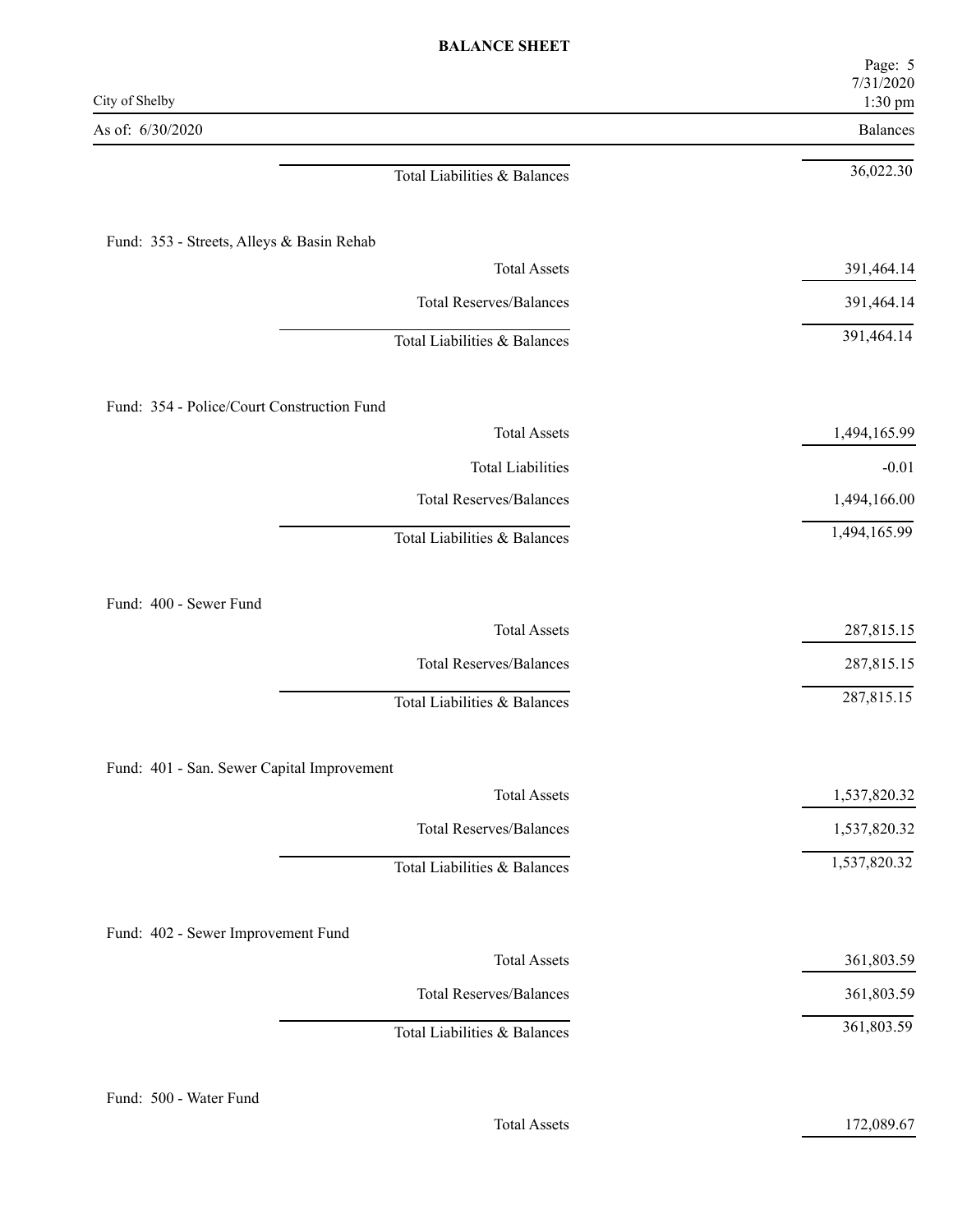|                                          | Page: 6<br>7/31/2020 |
|------------------------------------------|----------------------|
| City of Shelby                           | 1:30 pm              |
| As of: 6/30/2020                         | Balances             |
| Fund: 500 - Water Fund                   |                      |
| <b>Total Reserves/Balances</b>           | 172,089.67           |
| Total Liabilities & Balances             | 172,089.67           |
| Fund: 501 - Water Treatment Plant Const. |                      |
| <b>Total Assets</b>                      | 167,498.48           |
| <b>Total Reserves/Balances</b>           | 167,498.48           |
| Total Liabilities & Balances             | 167,498.48           |
| Fund: 502 - Water Capital Improvement    |                      |
| <b>Total Assets</b>                      | 265,957.87           |
| <b>Total Reserves/Balances</b>           | 265,957.87           |
| Total Liabilities & Balances             | 265,957.87           |
|                                          |                      |
| Fund: 600 - Electric Fund                |                      |
| <b>Total Assets</b>                      | 5,987,454.15         |
| <b>Total Liabilities</b>                 | $-0.03$              |
| <b>Total Reserves/Balances</b>           | 5,987,454.18         |
| Total Liabilities & Balances             | 5,987,454.15         |
| Fund: 601 - Light Customer Deposit Fund  |                      |
| <b>Total Assets</b>                      | 208,406.28           |
| <b>Total Reserves/Balances</b>           | 208,406.28           |
| Total Liabilities & Balances             | 208,406.28           |
|                                          |                      |
| Fund: 602 - Light Debt Reserve Fund      |                      |
| <b>Total Assets</b>                      | 259,691.32           |
| <b>Total Reserves/Balances</b>           | 259,691.32           |
| Total Liabilities & Balances             | 259,691.32           |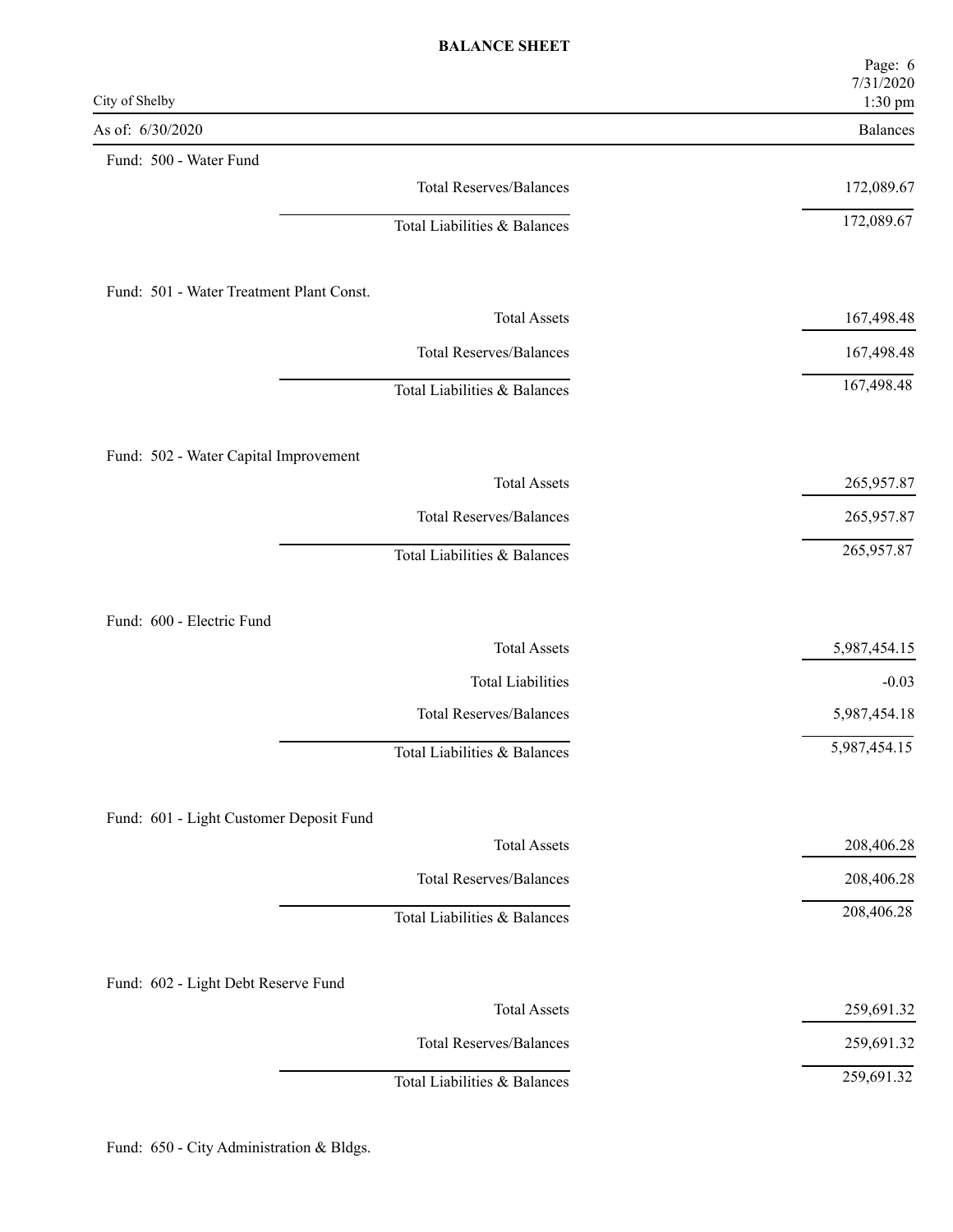|                                                        | Page: 7<br>7/31/2020<br>$1:30~\mathrm{pm}$ |
|--------------------------------------------------------|--------------------------------------------|
| City of Shelby                                         |                                            |
| As of: 6/30/2020                                       | Balances                                   |
| Fund: 650 - City Administration & Bldgs.               |                                            |
| <b>Total Reserves/Balances</b>                         | 0.00                                       |
| Total Liabilities & Balances                           | $0.00\,$                                   |
| Fund: 700 - Police Pension Fund                        |                                            |
| <b>Total Assets</b>                                    | 95,733.51                                  |
| <b>Total Reserves/Balances</b>                         | 95,733.51                                  |
| Total Liabilities & Balances                           | 95,733.51                                  |
| Fund: 701 - Fire Pension Fund                          |                                            |
| <b>Total Assets</b>                                    | 122,690.92                                 |
| <b>Total Reserves/Balances</b>                         | 122,690.92                                 |
| Total Liabilities & Balances                           | 122,690.92                                 |
|                                                        |                                            |
| Fund: 702 - Police Equipment Fund                      |                                            |
| <b>Total Assets</b>                                    | 29,756.22                                  |
| <b>Total Reserves/Balances</b>                         | 29,756.22                                  |
| Total Liabilities & Balances                           | 29,756.22                                  |
|                                                        |                                            |
| Fund: 703 - Fire Equipment Fund<br><b>Total Assets</b> | 139, 154. 75                               |
| <b>Total Reserves/Balances</b>                         | 139, 154. 75                               |
| Total Liabilities & Balances                           | 139, 154. 75                               |
|                                                        |                                            |
| Fund: 705 - Shade Tree Trust Fund                      |                                            |
| <b>Total Assets</b>                                    | 8,153.23                                   |
| <b>Total Reserves/Balances</b>                         | 8,153.23                                   |
| Total Liabilities & Balances                           | 8,153.23                                   |